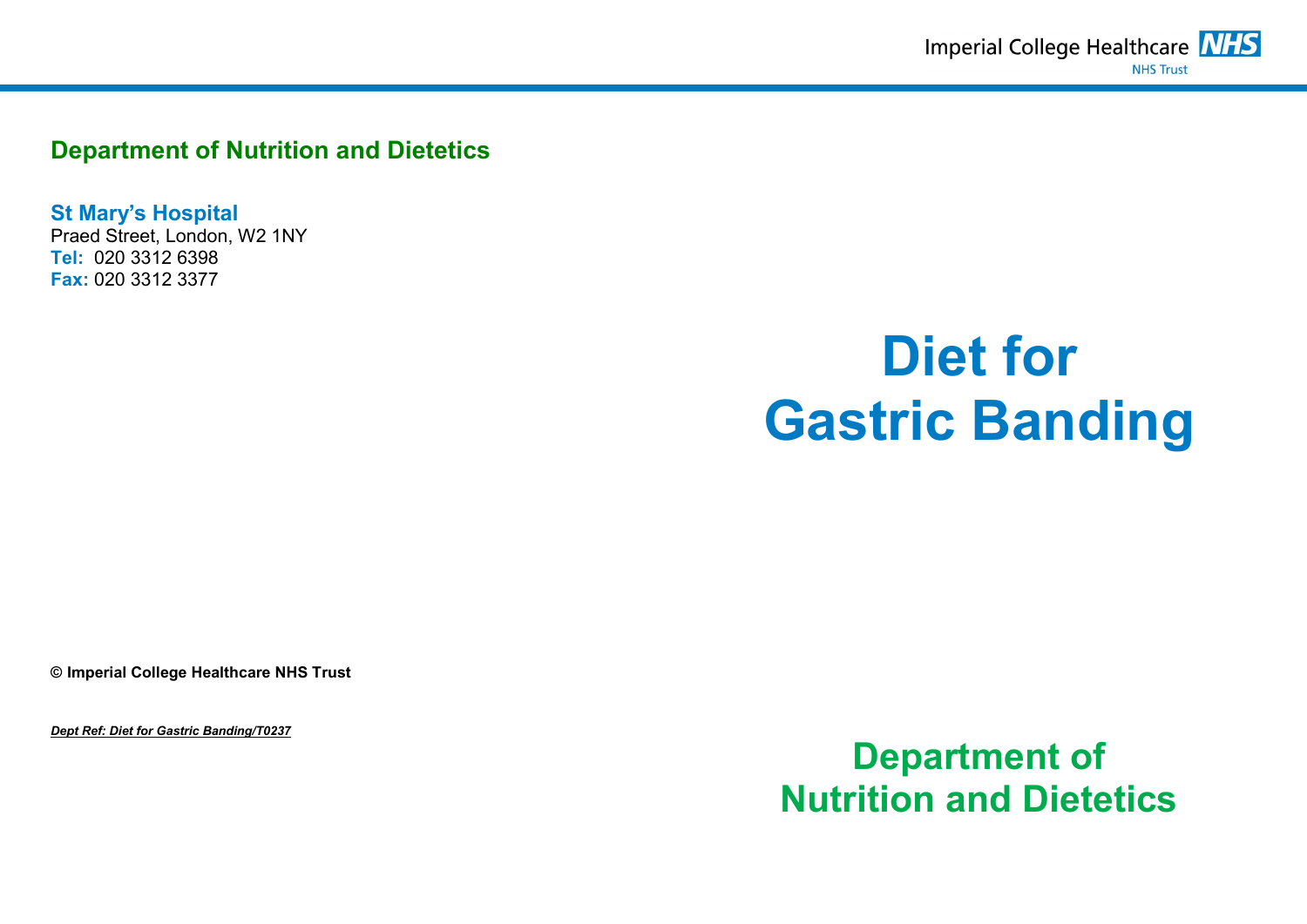# **Contents**

## **Pre-operative diet for bariatric surgery**

| How long will I have to follow this diet? 3 |  |
|---------------------------------------------|--|
|                                             |  |
|                                             |  |
|                                             |  |

## **Post-operative diet for gastric banding**

# **Contact information**

If you have any queries or questions regarding the diet, or have started feeling unwell after following it, **please contact**

**Imperial Weight Centre** St Mary's Hospital, Praed Street, London, W2 1NY

**Tel: 020 3312 6449**

#### **Obesity Specialist Dietitians** Joanne Boyle RD

Candace Bovill-Taylor RD

#### Bariatric.dietitians@imperial.nhs.uk

## **Tel: 020 3312 5688**

Please note this is an answer phone and is checked weekly for any diet related messages will be responded to as soon as possible.

## **Your dietitian is \_\_\_\_\_\_\_\_\_\_\_\_\_\_\_\_\_\_\_\_\_\_\_\_\_\_\_\_\_\_\_\_\_\_\_**

# **Useful websites**

- www.nhs.uk/Conditions/weight-loss-surgery
- www.imperial.nhs.uk/imperial-weight-centre
- [www.bospa.org](http://www.bospa.org/)
- [www.wlsinfo.org](http://www.wlsinfo.org/)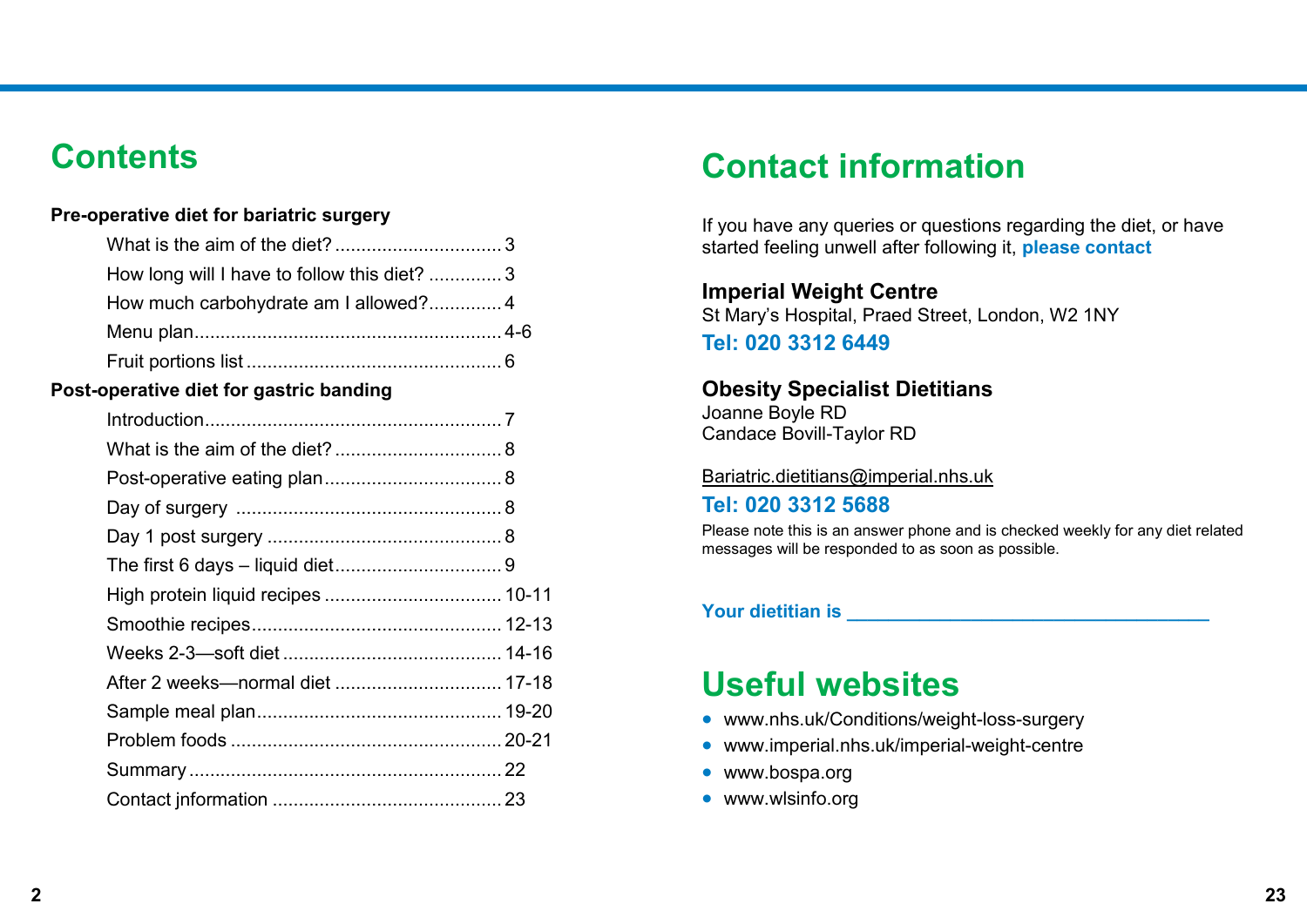# **Summary**

In the long term, to obtain the greatest benefit from your surgery it is important to follow the following **8 rules**.

- **1.** Eat three meals per day. Only eat when hungry and stop when full. It is not unusual for patients with a band to find that they are not hungry or are unable to eat in the morning
- **2.** Follow the rule of 20. Only put food in your mouth the size of a 20 pence piece, chew 20 times and allow 20 minutes for a meal
- **3.** Do not eat in between meals
- **4.** Eat healthy, solid food
- **5.** Eat slowly and stop as soon as you feel satisfied
- **6.** Do not drink at meal times
- **7.** All drinks should be non-carbonated & low in calories
- **8.** Remember the band alone will not make you lose weight, it will only help you to reduce the amount you can eat. You need to eat fewer calories and increase physical activity where possible as this is the only way to lose weight

# **Pre-operative diet**

# **What is the aim of the diet?**

The aim of this diet is to reduce the glycogen stores in the body especially those in the liver. This results in the liver 'shrinking' in size making it easier to move.

During laparascopic or 'keyhole' surgery, the liver has to be lifted out of the way to access the stomach lying beneath it. If the liver is heavy, fatty and immobile, it is harder for the surgeon to see and gain access to the stomach underneath.

To reduce the glycogen stores in the liver, it is necessary to follow a diet that is low in carbohydrate, low in fat and high in protein. Foods high in starchy carbohydrate include bread, rice, potato, pasta and cereals. You will lose weight by following this diet, but more importantly, your liver will shrink and can



be moved more easily making the operation safer.

For the diet to be successful, it is important to stick to it for the full two weeks. There may be a temptation to have a special or larger meal prior to surgery, however, if you do this, this will reverse the liver reducing effects of the diet.

# **How long will I have to follow this diet?**

It is recommended that you follow this diet for two weeks prior to your surgery only. It is not to be continued after the operation.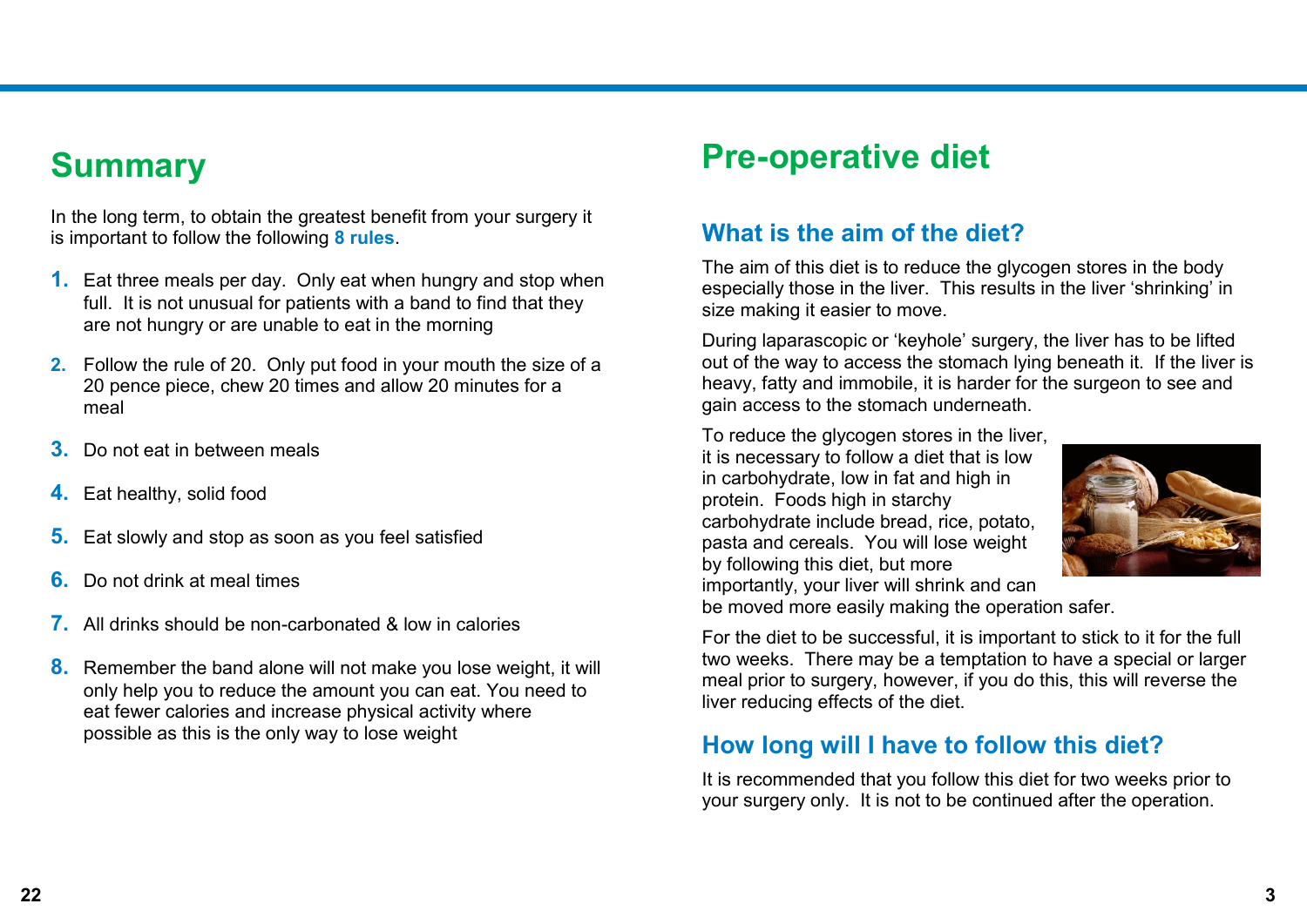# **How much carbohydrate am I allowed?**

The diet is designed to give you approximately 100g of carbohydrate per day. It is low in fat (although the extent to which will depend on the foods chosen) and moderate in protein. The energy provided by the diet is approximately 800-1000 kcal.

# **Menu plan**

The following sample menu plan shows you what a typical day's intake may include.

# **Breakfast (15g carbohydrate)**

3 tbsp (20g) of Branflakes<sup>™</sup> or Fruit & fibre<sup>™</sup> OR 4 tbsp (15g) of CornflakesTM **or** Rice KrispiesTM OR 1 Shredded wheat ™ OR 1½ Weetabix<sup>™</sup> OR 5 tbsp (35g) of All Bran<sup>TM</sup> OR 25g of rolled oats OR 1 slice medium sliced toast with scraping of margarine

# **Lunch (15-20g carbohydrate)**

1 slice medium sliced bread/toast OR 2 crispbreads OR ½ bagel OR ½ pitta bread **with** 2 eggs (no more than 5 eggs per week) OR 50g (1½ oz) ( cheese (no more than 3 portions per week) OR 8 wafer thin packet slices of ham **or** chicken **or** turkey OR small chicken breast without skin

- 
- OR 4 rashers of grilled back bacon

| <b>Group</b>                        | <b>Food</b>                                                                                                                                              | <b>Recommendations</b>                                                                                                                                                  |
|-------------------------------------|----------------------------------------------------------------------------------------------------------------------------------------------------------|-------------------------------------------------------------------------------------------------------------------------------------------------------------------------|
| <b>Meat and meat</b><br>substitutes | Steak, hamburger,<br>pork chops, fried or<br>fatty meat, poultry or<br>fish.                                                                             | White meat and well-cooked<br>fish tend to be better tolerated<br>than red meat.                                                                                        |
| <b>Starchy foods</b>                | Bran, bran cereals,<br>wholegrain or white<br>bread, wholegrain<br>cereals, soups with<br>vegetables or noodles.<br>Avoid overcooking<br>pasta and rice. | Add enough milk to cereals and<br>let it soak to make cereal very<br>soft.<br>Avoid bread.<br>Toast is better tolerated<br>although it is best to remove<br>the crusts. |
| <b>Vegetables</b>                   | Fibrous vegetables<br>(asparagus, beans,<br>cabbage, spinach,<br>celery and corn), raw<br>vegetables,<br>mushrooms, leeks,<br>green salad.               | Cut up asparagus into small<br>pieces.<br>Remove stalks of broccoli and<br>cauliflower.<br>Chew salad and mushrooms<br>carefully and slowly.                            |
| <b>Fruit</b>                        | Dried fruit, coconut,<br>orange and grapefruit<br>membranes.                                                                                             | Peel all fruit.<br>Avoid oranges, pineapple and<br>dried fruit.                                                                                                         |
| <b>Miscellaneous</b>                | Fizzy drinks, heavily<br>seasoned and spicy<br>foods, nuts, popcorn,<br>crisps, pickles and<br>seeds.                                                    | Avoid all fizzy drinks.<br>Avoid nuts and popcorn as they<br>may cause a blockage.                                                                                      |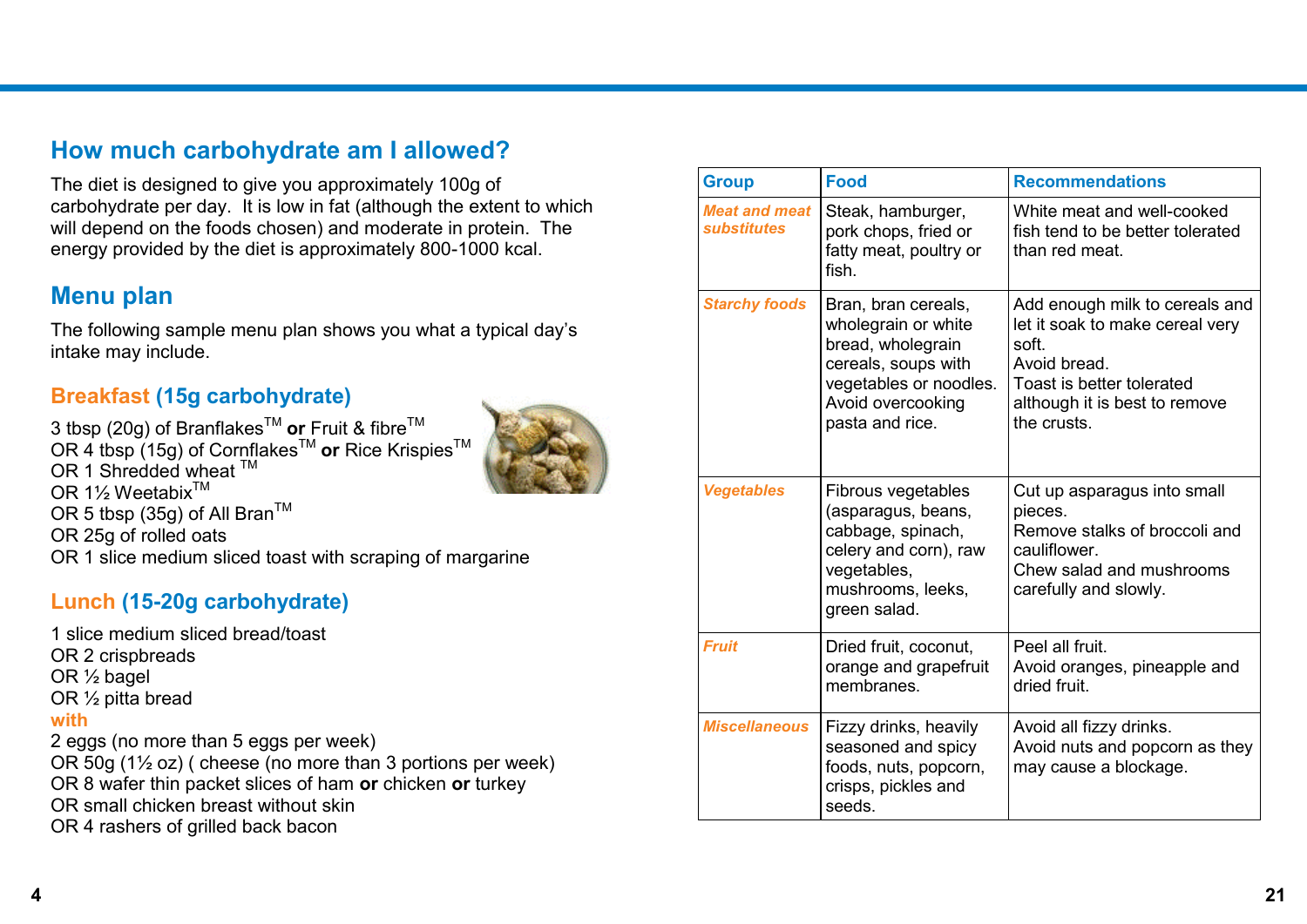### **Mid afternoon**

Tea/coffee/vegetable juice **with** fruit/low fat yoghurt

### **Main meal**

- Small serving of lean meat/fish/egg/beans/lentils/tofu/quorn **with**  serving of vegetables/salad **and**
- Potatoes/wholegrain bread/rice/pasta/chapatti/yam/plantain/ cassava

## **Dessert**

• Fruit, low fat yoghurt, low fat low sugar puddings

# **Problem foods**

There are some foods that **may** be difficult to eat after surgery. The table on pg.21 lists these foods and some recommendations. With all the foods it is important to **chew very well** (20-30 times) before swallowing.

## **If, after eating you experience vomiting, indigestion or nausea, ask yourself the following questions:**

- Have I eaten too quickly?
- Did I chew my food well enough?
- Did I eat too much?
- Did I drink with my meal?
- $\bullet$  Did I drink within  $\frac{1}{2}$  hour after eating?
- Did I lie down too soon after eating?
- $\bullet$  Is my band too tight? Indications = difficulty swallowing, reflux/ heartburn, night cough, poor eating habits/behaviour

OR 100g (4 oz) meat OR 2 grilled sausages OR 100g (4 oz) fish OR 100g (4 oz) quorn **or** tofu **with** plenty of vegetables **or** salad (low fat dressing).

# **Evening meal (20g carbohydrate)**

2 average old potatoes (boiled or mashed) OR 4 egg-sized new potatoes OR 2 small roast potatoes OR 2 tbsp cooked rice (any variety) OR 2 tbsp cooked pasta (any variety) OR 40 strands of spaghetti (count when raw!) **with** 2 eggs OR 50g (1½ oz) cheese OR 8 wafer thin packet slices of ham **or** chicken **or** turkey OR small chicken breast without skin

OR 4 rashers grilled back bacon OR 100g (4 oz) meat OR 100g (4 oz) fish OR 100g (4 oz) tofu or quorn with plenty of vegetables/salad (low fat dressing)

# **Allowances throughout the day (40g carbohydrate)**

Unlimited water, tea, coffee, low-calorie squash, low-calorie fizzy/ carbonated drinks 1/3 pint (200ml) of milk for drinks and cereal 2 portions of fruit or 150ml fruit juice One small pot (125g) low fat, low sugar yoghurt per day (diet or 'lite' varieties)

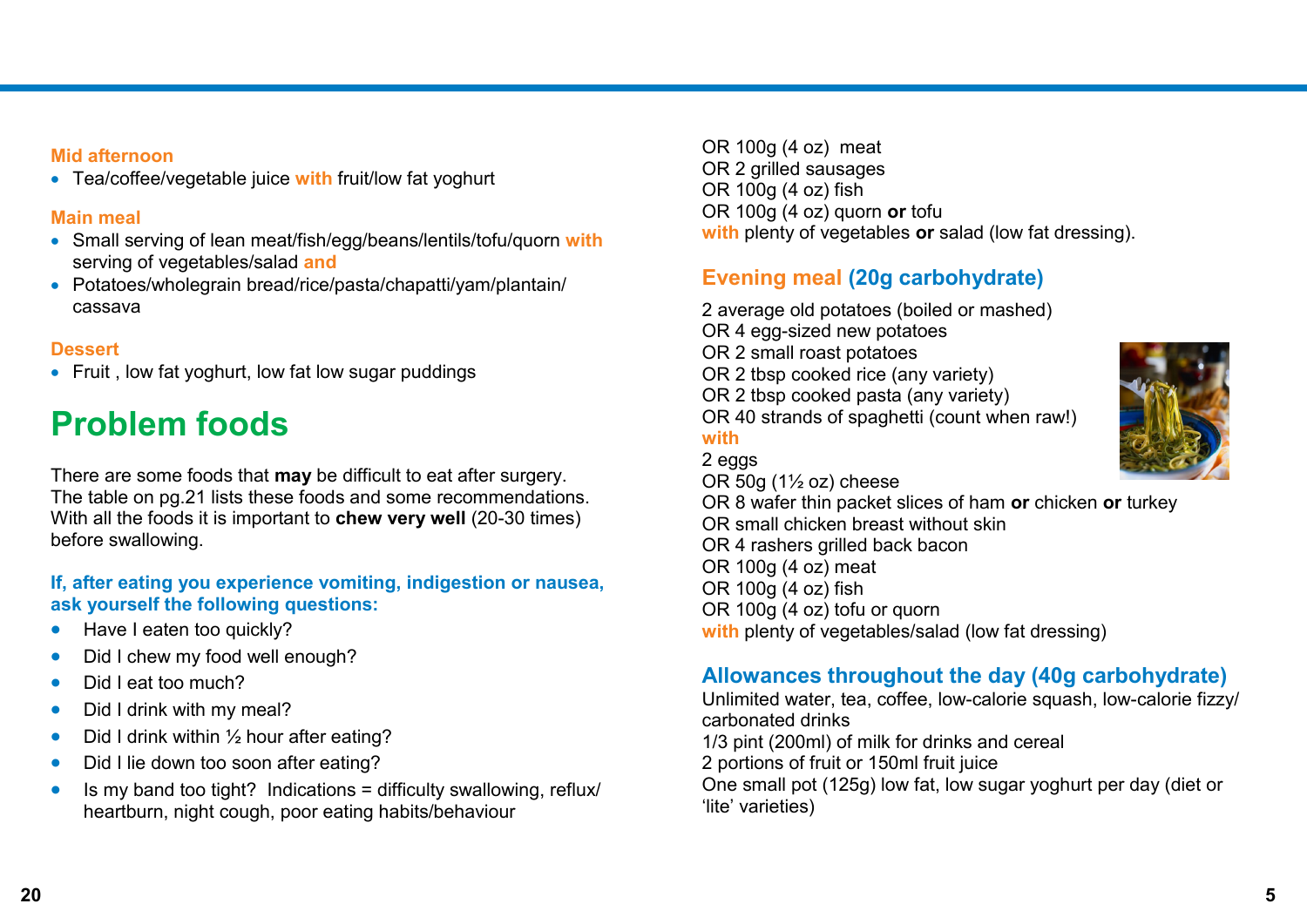It is important **not** to eat less than the prescribed portions of carbohydrate as this can make you feel unwell. Other foods on the menu will provide you with protein and fat. Eating these foods means that it should not be necessary for you to take any vitamin or mineral supplements.

# **Fruit portions list**

## **A serving of fruit is 80g**

- 2 small fruit e.g. plums, apricots, satsumas
- 1 medium fruit e.g. apple, orange, banana
- 1 slice of very large fruit e.g. melon, pineapple
- ½ a grapefruit **or** avocado
- 1 cupful of berries e.g. strawberries, raspberries or grapes
- 3 heaped tbsp fruit salad (fresh or tinned in fruit juice) or stewed fruit
- 1 heaped tbsp of dried fruit e.g. raisins, sultanas

# **Sample meal plan**

#### **Breakfast**

- Wholegrain cereal/porridge/Ready Brek<sup>TM</sup> made with milk
- OR toast/crackers/crispbread with 1 tsp of butter/margarine/low fat cheese spread/jam/honey
- OR scrambled egg on toast
- OR baked beans on toast

#### **Mid-morning**

• Fruit or vegetable juice/tea/coffee

#### **Lunch**

- 200ml high protein soup (e.g. chicken/lentil/bean)
- OR 50g fish/skinless chicken/turkey/ground beef/pulses **with** rice/mashed potato/winter squash/pasta **and** ½ cup soft cooked carrots or green beans (no skins or seeds)
- OR baked beans/sardines/poached egg on toast
- OR jacket potato and beans/tuna/cottage cheese
- OR bean and rice salad

#### **Dessert**

- 150ml light natural/fruit yoghurt
- OR 1/2 cup soft/pureed/stewed fruit
- OR 1 scoop sorbet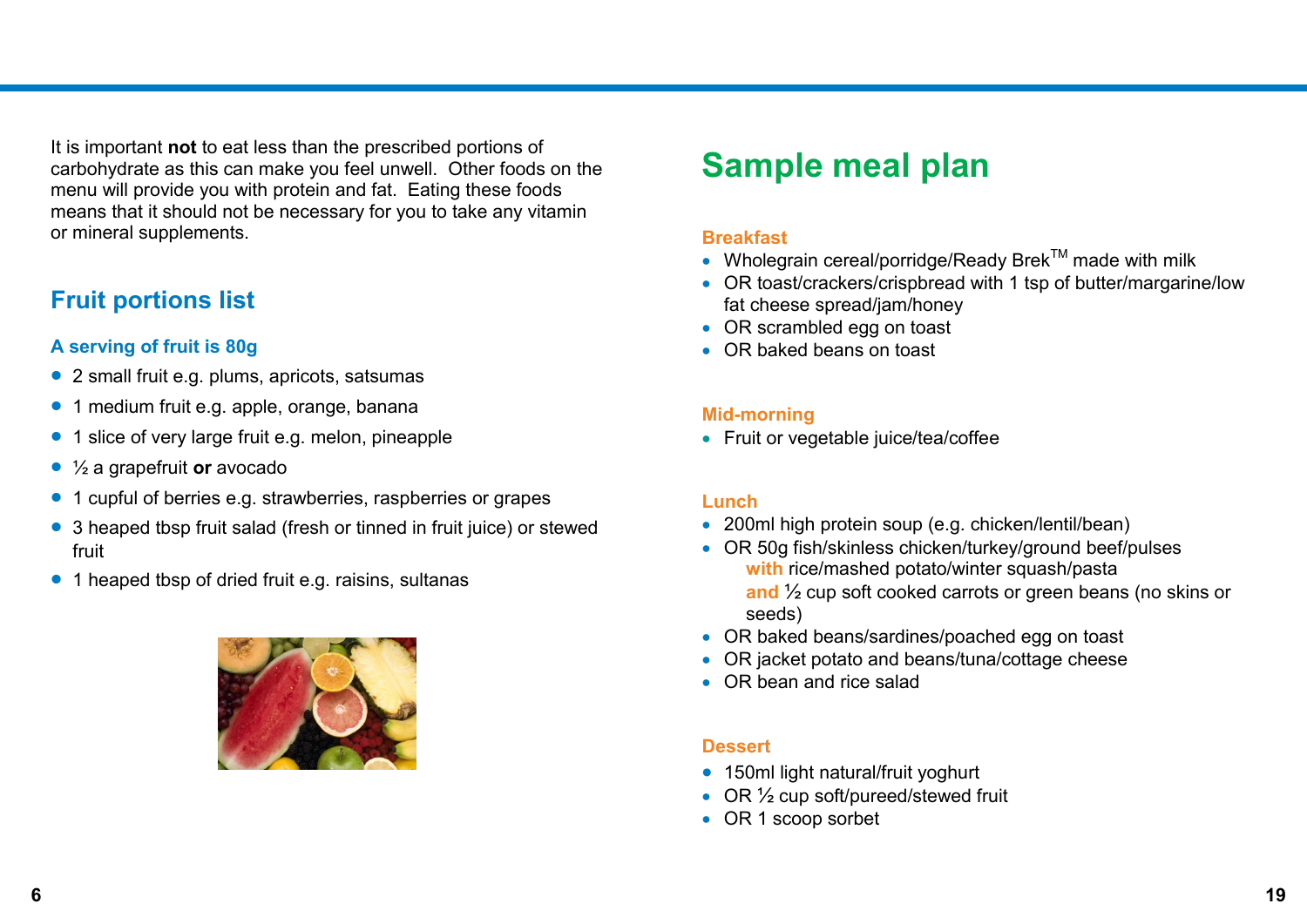# **Starch group—3g protein per serving**

1 slice bread (toast may be better tolerated) 4-6 crackers ¾ cup unsweetened dry cereal  $\frac{1}{2}$  cup potatoes, winter squash, corn or peas  $\frac{1}{3}$  cup cooked rice, pasta 1 cup broth based soup

# **Fruit group—0g protein per serving**

 $\frac{1}{2}$  cup tinned fruit in juice  $\frac{1}{2}$  banana or small fresh fruit (avoid skins and membranes)  $\frac{1}{2}$  cup unsweetened, diluted fruit juice (limit to  $\frac{1}{2}$  cup a day)

# **Vegetable group—2g protein per serving**

 $\frac{1}{2}$  cup cooked non-starch vegetables 1 cup raw non-starchy vegetables

# **Fat group—no more than 5 servings per day**

- 1 tsp margarine or oil
- 2 tsp low fat spread
- 1 tsp mayonnaise
- 1 tbsp low fat mayonnaise or salad dressing

# **Post-operative diet**

# **Introduction**

After the band has been placed, the aim is to allow the band to settle into the correct position and become secure. This **'settling in'** period can take about two months. Therefore the dietary advice given in this booklet is designed so that the strain on the stomach is minimised.

There are **two main post-operative phases**: liquid and soft. This is then followed by a normal diet.

#### **You should always**

- **•** try to identify when you have had enough to eat or drink
- stop eating/drinking **before** you get a feeling of discomfort or nausea or a wish to vomit

Fluids need to be taken slowly so that you can become sensitive to how easily they pass into the stomach area. Clear fluids should pass easily at all times without any difficulty. If you are having any difficulty, then something is wrong. It could be one of the following:

- The band is too tight
- There is a piece of food blocking the opening
- There has been movement of the band through the stomach to cause a problem

Therefore, if you are having difficulty with clear fluids you should contact your doctor.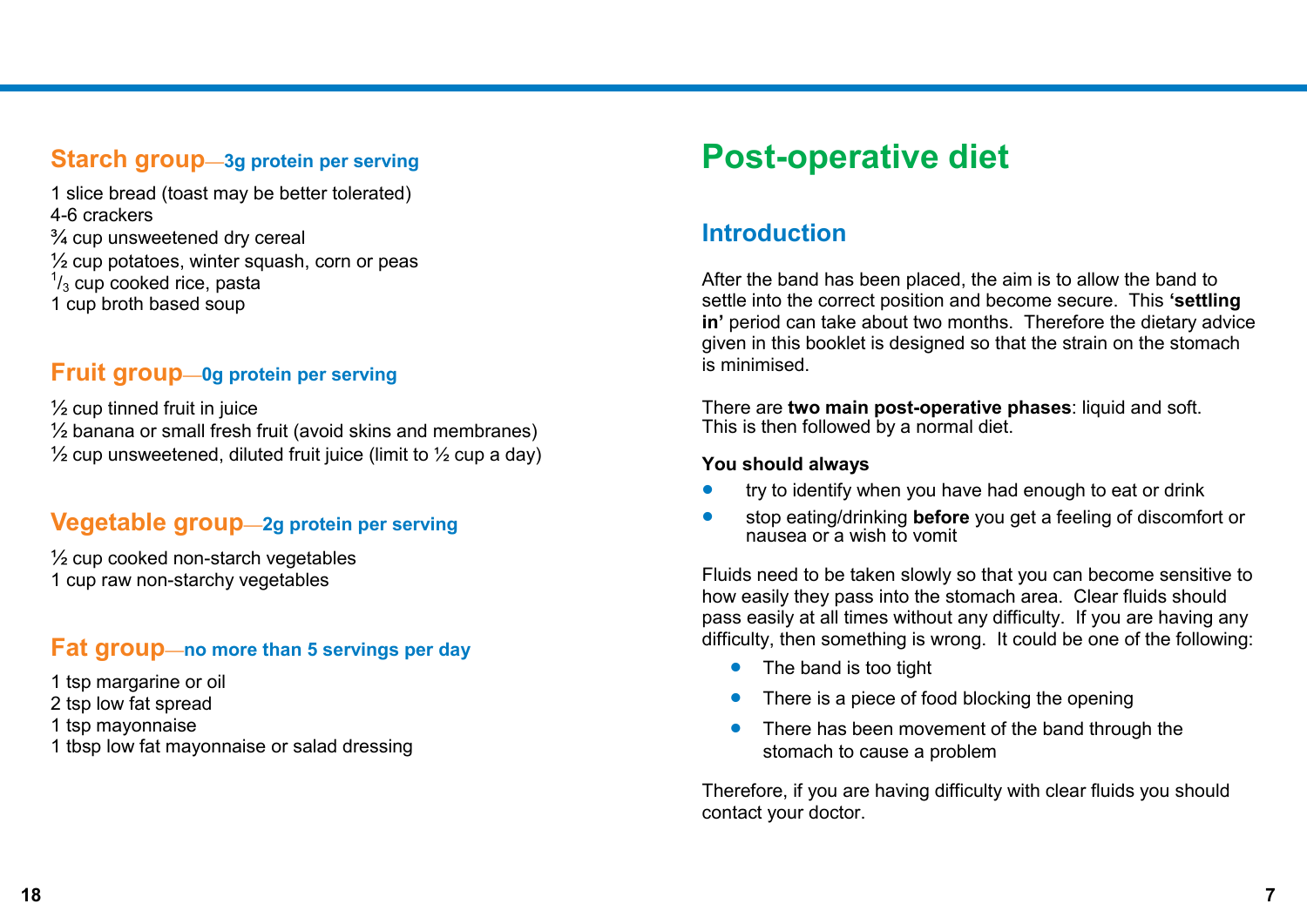# **What is the aim of the diet?**

- To provide a balance of nutrients to minimise the risk of vitamin and mineral deficiencies
- To restrict your calorie intake in order to bring about weight loss
- To help develop healthy eating habits
- To minimise pressure in the gastric pouch so as to promote healing and prevent vomiting

# **Post-operative eating plan**

Immediately after the surgery your diet will need to be liquid and taken in small quantities. This will enable the swelling in the tissues to settle and heal. Eating solid foods and any food in large quantities can put a strain on the site of surgery and may cause problems. Therefore it is important to follow the advice on diet immediately post-operatively to minimise the risk of these problems.

# **Day of surgery**

After you awake from the anaesthetic you will be able to have sips of fluid and ice to suck. You will have an intravenous drip in your arm and this will provide all the fluid you need. The fluids you take orally at this stage are just to keep your mouth comfortable.

# **Day 1 post surgery**

Continue to drink slowly in small sips and wait in between sips for a minute or two. Do not drink more than 100ml at once. You can drink tea or still mineral water. You should aim to have at least 2 litres of fluid in these 24 hours.

# **After 2 weeks—normal diet**

At this stage, you may feel ready to progress onto a normal diet. It is also possible that you may not feel ready, in which case you should stick to the soft diet.

Continue to add new foods in slowly. Raw fruit and vegetables can be added in as tolerated. It may be advisable to avoid the skins and membranes on fruit.

You will need to follow a **low fat** diet and avoid simple sugars for life. You should aim to consume about **60g protein** per day and a calorie intake of between **800-1200 kcal per day**. Remember to include **6-8 glasses** of water and low calorie beverages each day.

# **Protein group—7g protein per serving**

1 egg, 2 egg whites  $\frac{1}{4}$  cup low fat (1%) cottage cheese 1 oz (28g) cooked lean meats (chicken, turkey, pork, fish, beef) 1 tbsp peanut butter 1 oz (28g) lean luncheon meats 1 oz (28g) low fat cheese  $\frac{1}{2}$  cup cooked beans, peas, or lentils

# **Milk group—3g protein per serving**

1 cup skimmed or semi-skimmed milk 60g low fat/'lite' yoghurt (no added sugar) 1 cup sugar free pudding made with skimmed or semi-skimmed milk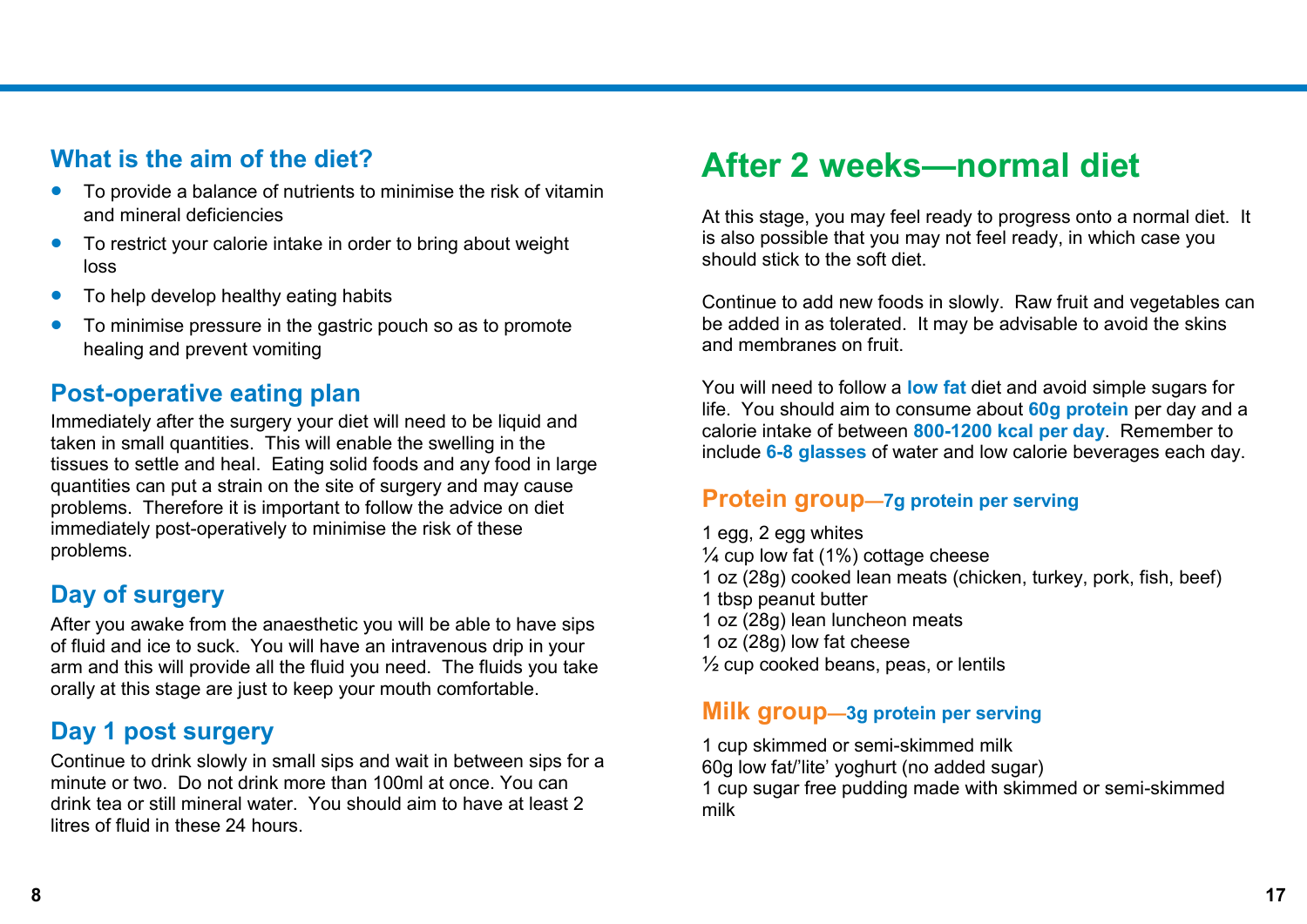### **Evening meal**

- 200ml high protein soup, e.g. chicken/lentil/bean
- OR 50g fish/chicken/turkey/ground beef
- OR 40g low fat mild cheese
- OR 1 scrambled egg **with**
- $\frac{1}{2}$  cup mashed potato/sweet potato/winter squash
- OR 4-6 crackers/1 slice toast **and**
- small mixed salad/<sup>1</sup>/<sub>2</sub> cup soft cooked vegetables

#### **Dessert**

- 150ml low fat, low sugar natural or fruit yoghurt
- OR 1/2 cup soft/pureed/stewed fruit
- OR 1 scoop sorbet

Make sure you drink enough to keep yourself hydrated. Aim to drink 6-8 cups of water and low calorie drinks in between your meals. Do not drink with your meal or 30 minutes before or after your meal.

# **Tips**

- Avoid using fat when cooking, instead use healthy cooking methods (i.e. bake, grill, boil or poach meats) and use herbs and spices to flavour foods
- Add chicken, beef or vegetable stock, fat-free gravies or low fat cream soups to moisten meats
- Chew meats well
- Add 1 tablespoon of a new food at a time, if you feel nauseated or bloated after eating then you are not ready for this food. Wait a few days before trying this food again.

# **The first 6 days—liquid diet**

You will still need to drink **slowly** in small sips, no more than 230ml/1 cup/8 oz per hour. The following provides a suggested plan for a day's intake for the first week after the operation. The important thing to remember is to listen to your body and let it guide you.



See over-page for **high protein liquids**. You should aim to get in about **60g** protein each day.

### **Breakfast**

200ml high protein liquid

## **Mid-morning snack**

200ml fruit/vegetable juice OR 200ml tea or coffee

## **Lunch**

200ml soup (clear or creamed with no solid pieces) AND 200ml high protein liquid

## **Mid-afternoon snack**

200ml fruit/vegetable juice OR 200ml tea or coffee 200 ml high protein liquid

## **Evening meal**

200ml soup (clear or creamed with no solid pieces) AND 200ml high protein liquid

## **Snack**

200 ml high protein liquid  $200ml = 8$  fluid ounces Additional fluids can be taken throughout the day if needed.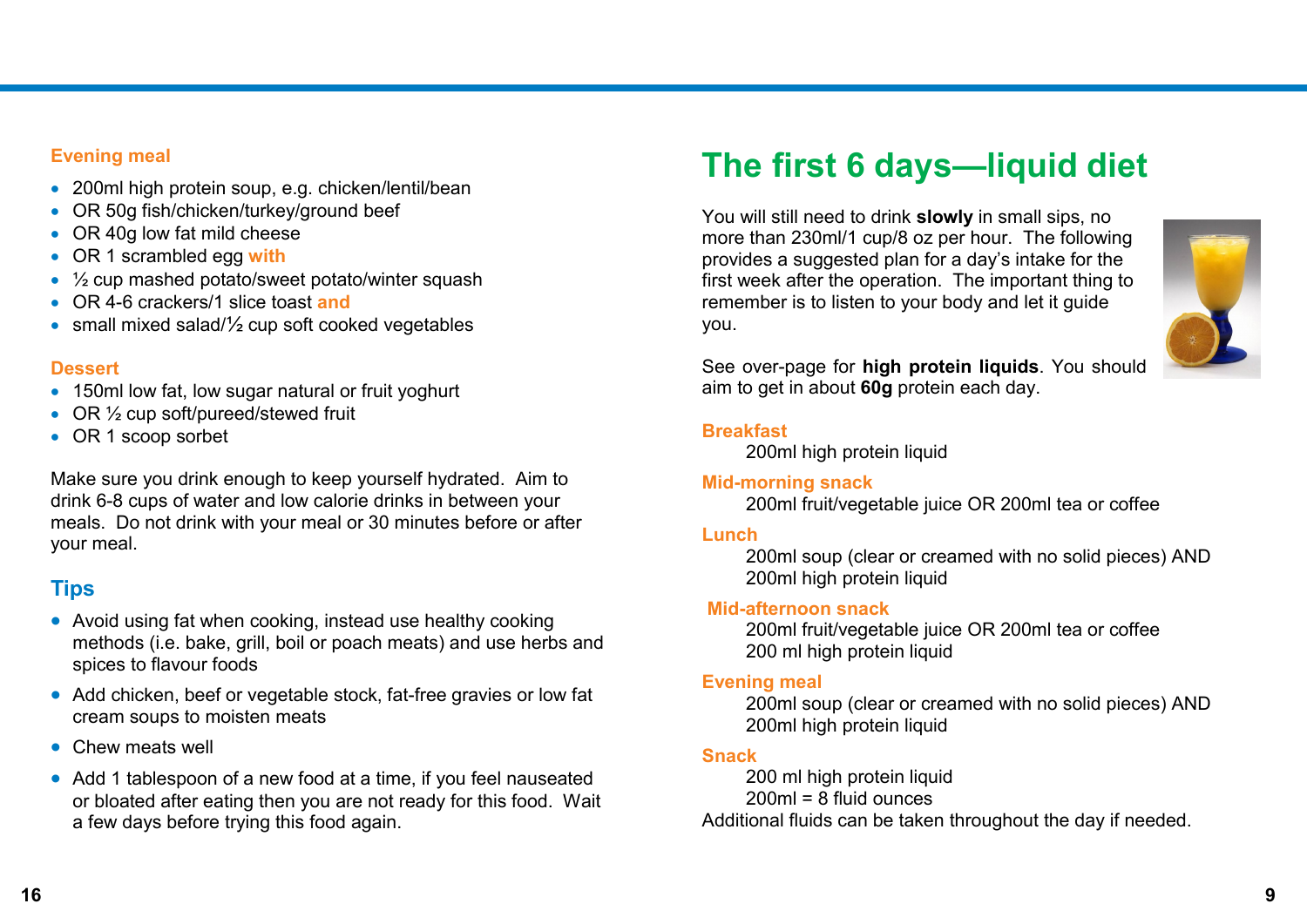## **Vitamin and mineral supplements**

It is important to now start taking a multivitamin and mineral supplement every day, e.g.

- $\bullet$  Forceval<sup>TM</sup>OR
- Centrum Select  $50+^{TM}$  OR
- Sanatogen Gold™

You may find it easier to tolerate if you crush the tablet.

# **High protein liquids recipes**

# **High protein milk**

## **40g protein per pint (14g protein per 200ml serving)**

*2 oz (60g/4 tbsp) skimmed milk powder (21g protein) 1 pint (570ml)cold skimmed milk (19g protein) Vanilla extract/unsweetened cocoa powder (optional)*

Mix milk powder with a little of the milk to form a paste. Stir in a pint of cold skimmed milk.

## **Fruit smoothie Makes 2 servings—12g protein per serving**

*½ pint (50ml) high protein milk (18g protein) ¼ pint (100ml) low fat yoghurt (6g protein) 3 oz (100g) fresh fruit e.g. bananas or strawberries*

Combine all ingredients in a blender and blend until smooth. Serve chilled on ice.



# **The following provides a sample menu for this period**

### **Breakfast**

- 1 Weetabix<sup>™</sup> or 3 tbsp porridge or Ready Brek<sup>™</sup> made with milk
- OR 1 slice toast with 1 tsp of butter/margarine/low fat cheese spread/jam/honey
- OR scrambled egg on toast
- OR beans on toast

## **Mid-morning**

- 150ml low fat, low sugar, natural/fruit yoghurt
- OR 200ml semi-skimmed milk
- OR 200ml unsweetened fruit/vegetable juice

#### **Lunch**

- 200ml high protein soup, e.g. chicken/lentil/bean (fresh or tinned)
- OR 50g cooked fish, skinless chicken/turkey/ground beef/ pulses **with**
- 2 teaspoons rice/mashed potato/winter squash
- $\cdot$   $\frac{1}{2}$  cup soft cooked carrots/green beans

#### **Dessert**

- 150ml low fat/low sugar natural/fruit yoghurt
- $\bullet$  OR  $\frac{1}{2}$  cup soft/pureed/stewed fruit
- OR 1 scoop sorbet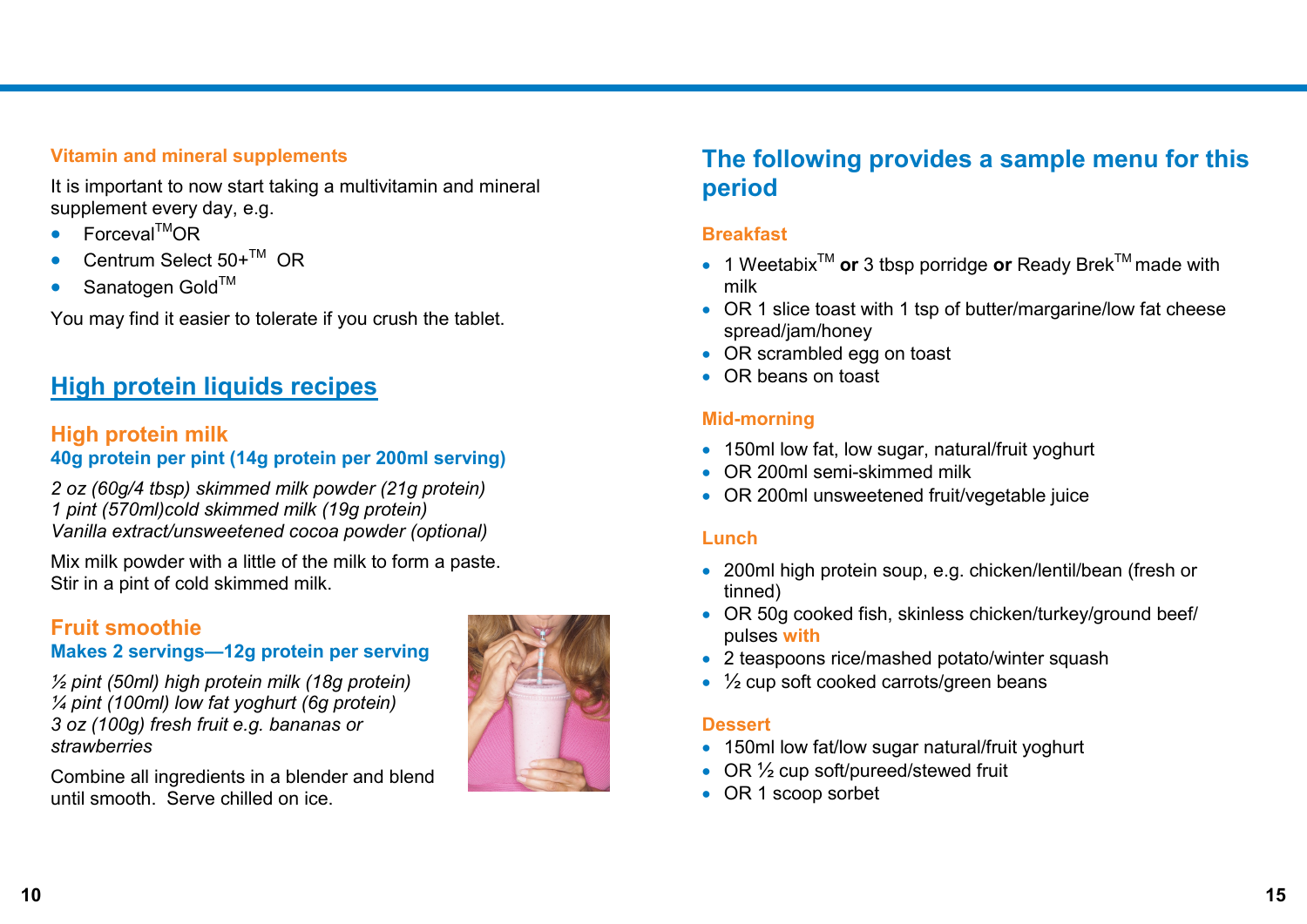# **Weeks 2-3—soft diet**

After a week on the liquid diet you can add soft foods. Focus on the high protein foods, ensuring that you include these foods at every meal and eat them first.

It is very important to chew foods well to avoid blockage or nausea. Try 1-2 tbsp of food at a time to see if tolerated. Each meal should only consist of only 2-4 tbsp  $(^{1}/_{8}$ - $^{1}/_{4}$  cup of food).

Keep yourself hydrated, but remember to drink slowly in small sips, waiting in between sips for a minute or two. Drink about 5-15 minutes before eating and wait for about an hour after eating before you drink again. You will feel fuller if you eat your food 'dry'. Overall, you should aim to drink about 1½ litres (2½ pints) of fluid per day.

Some people who have a gastric band find it difficult to eat first thing in the morning. If this is the case, try drinking something and wait until your stomach feels ready for food.

At all times you should seek to identify when you have had enough to eat or drink. Stop any food or fluid intake **before** you feel any discomfort or nausea or a wish to vomit.



## **Fruit punch 10g protein per serving**

*1 /<sup>3</sup> pint (200ml )sugar free non-carbonated beverage 1 oz skimmed milk powder 4 ice cubes*

Combine all ingredients in a blender and blend until smooth.

## **Custard (made with fortified milk) 18g protein per 250ml serving**

Homemade custards and commercial custards are suitable so long as they are liquid enough to pass through a straw.

## **Commercial products (available from your chemist or supermarkets)**

- **Build-up shakesTM 15g protein per serving** (made with 200ml milk)
- **Build-up soupsTM 7g protein per serving** (made with 150ml water)
- Complan<sup>™</sup> 16g protein per serving (made with 200ml milk)
- **SlimfastTM** (ready to drink)– **15 g protein per serving** (325ml bottle)
- **SlimfastTM** (powder) **14g protein per serving** (made with 250ml milk)

**Aim** to consume **60g protein each day** using a combination of the above high protein liquids.